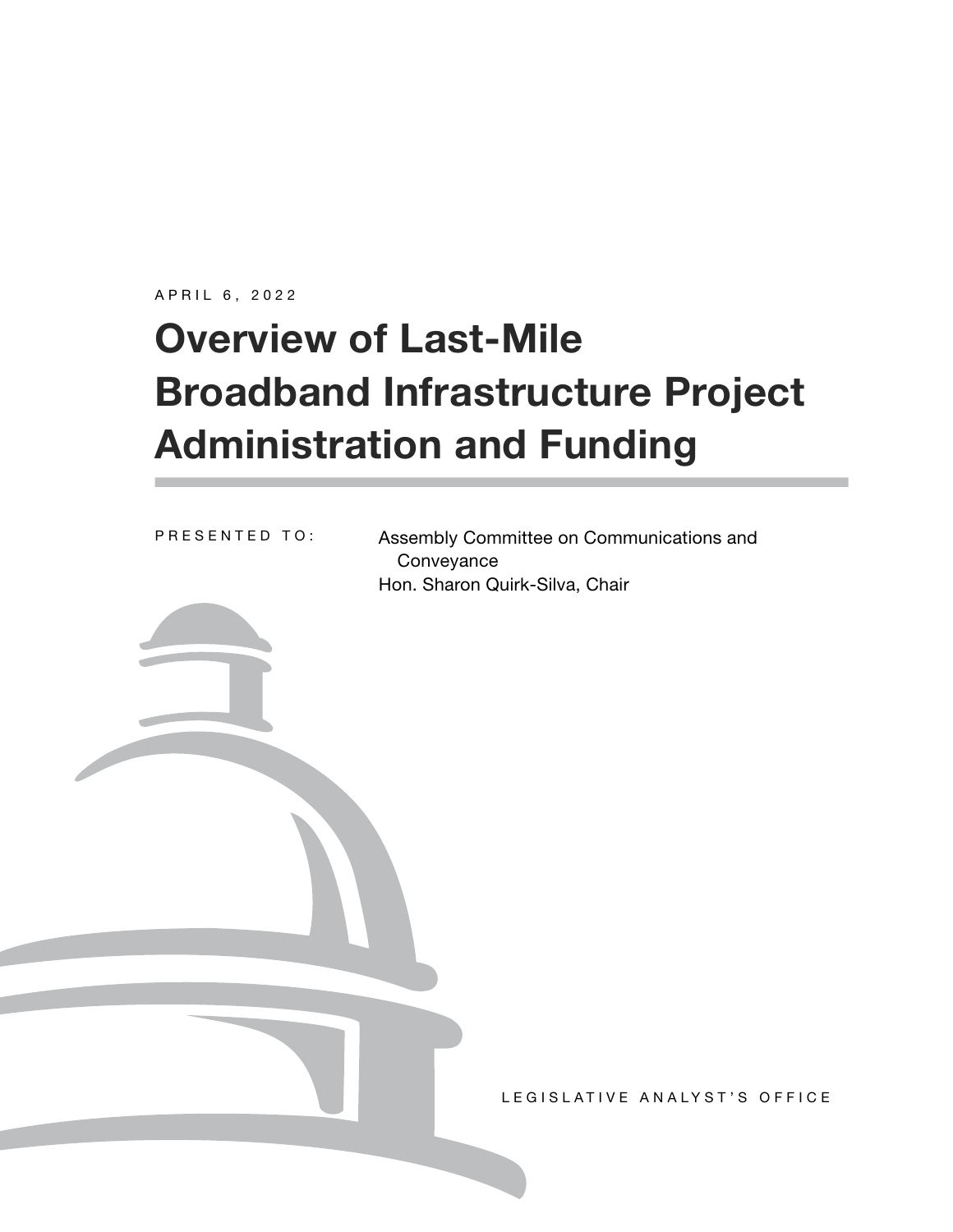#### **Order of Presentation**

- X **Overview of 2021-22 Multiyear Broadband Infrastructure Agreement**
- X **Last-Mile Broadband Infrastructure**
- X **California Advanced Services Fund (CASF): Historical Accounts and Funding**
- ▶ CASF: Broadband Infrastructure Grant Account Awards and **Payments**
- ▶ Recent Legislation Impacting Implementation of Last-Mile **Projects**
- X **CASF: Federal Funding Account Rulemaking Proceeding**
- X **Unserved and Underserved Households: Definitions**
- X **Unserved Households: Numbers and Percentages by County**
- X **Underserved Households: Numbers and Percentages by County**
- X **Issues for Legislative Consideration**

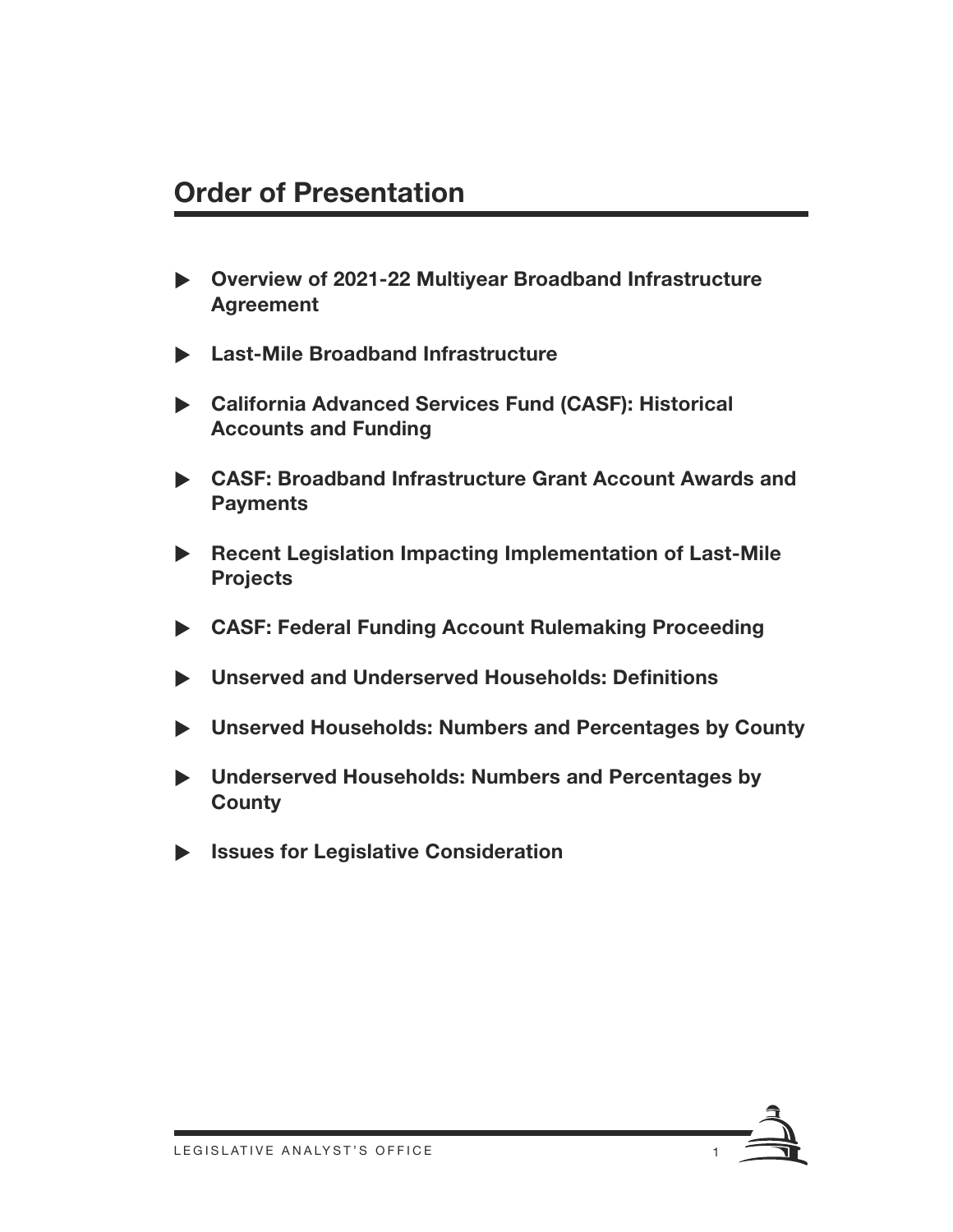### **Overview of 2021-22 Multiyear Broadband Infrastructure Agreement**

#### In 2021, the Administration and Legislature Reached a **Three-Year, Multibillion Dollar Broadband Infrastructure Agreement**

■ In July 2021, the administration and the Legislature agreed to spend \$6 billion total funds over three fiscal years (starting in 2021-22) on broadband infrastructure. Of the \$6 billion, \$4.3 billion comes from federal American Rescue Plan (ARP) fiscal relief funds and \$1.7 billion from the General Fund. (The use of ARP fiscal relief funds comes with extensive reporting requirements to the federal government; there also are dates by which these funds must be allocated and then liquidated. The figure below provides the details of the three-year spending plan for the agreement.)

#### **2021-22 Broadband Infrastructure Three-Year Spending Plana**

(In Millions)

|                                        | 2021-22                      |                        |                         |                                     | <b>All Fiscal Years</b>             |                              |                          |                         |
|----------------------------------------|------------------------------|------------------------|-------------------------|-------------------------------------|-------------------------------------|------------------------------|--------------------------|-------------------------|
| <b>Project or Program</b>              | <b>Total</b><br><b>Funds</b> | General<br><b>Fund</b> | Federal<br><b>Funds</b> | 2022-23<br>Total Funds <sup>b</sup> | 2023-24<br>Total Funds <sup>b</sup> | <b>Total</b><br><b>Funds</b> | General<br><b>Fund</b>   | Federal<br><b>Funds</b> |
| Middle-mile network                    | \$3,250                      | $\qquad \qquad -$      | $$3.250^{\circ}$        |                                     |                                     | \$3,250                      | $\overline{\phantom{0}}$ | \$3,250                 |
| Last-mile projects                     | 1,072                        |                        | 1.072 <sup>d</sup>      | \$125                               | \$803                               | 2.000                        | \$928                    | 1.072                   |
| Broadband Loan Loss<br>Reserve Account | 50                           | \$50                   | –                       | 125                                 | 575                                 | 750                          | 750                      |                         |
| <b>Totals</b>                          | \$4,372                      | \$50                   | \$4,322                 | \$250                               | \$1,378                             | \$6,000                      | \$1,678                  | \$4,322                 |
|                                        |                              |                        |                         |                                     |                                     |                              |                          |                         |

<sup>a</sup> This spending plan is pursuant to the 2021-22 budget agreement between the administration and the Legislature.

<sup>b</sup> All funding in 2022-23 and 2023-24 is General Fund.

<sup>c</sup> The \$3.250 billion in federal funds for the middle-mile network in 2021-22 is appropriated to the California Department of Technology out of the state's American Rescue Plan (ARP) fiscal relief allocation.

d Of the \$1.072 billion in federal funds for last-mile projects in 2021-22, \$550 million is the state's allocation from the ARP's Coronavirus Capital Projects Fund and \$522 million is some of the state's ARP fiscal relief allocation.

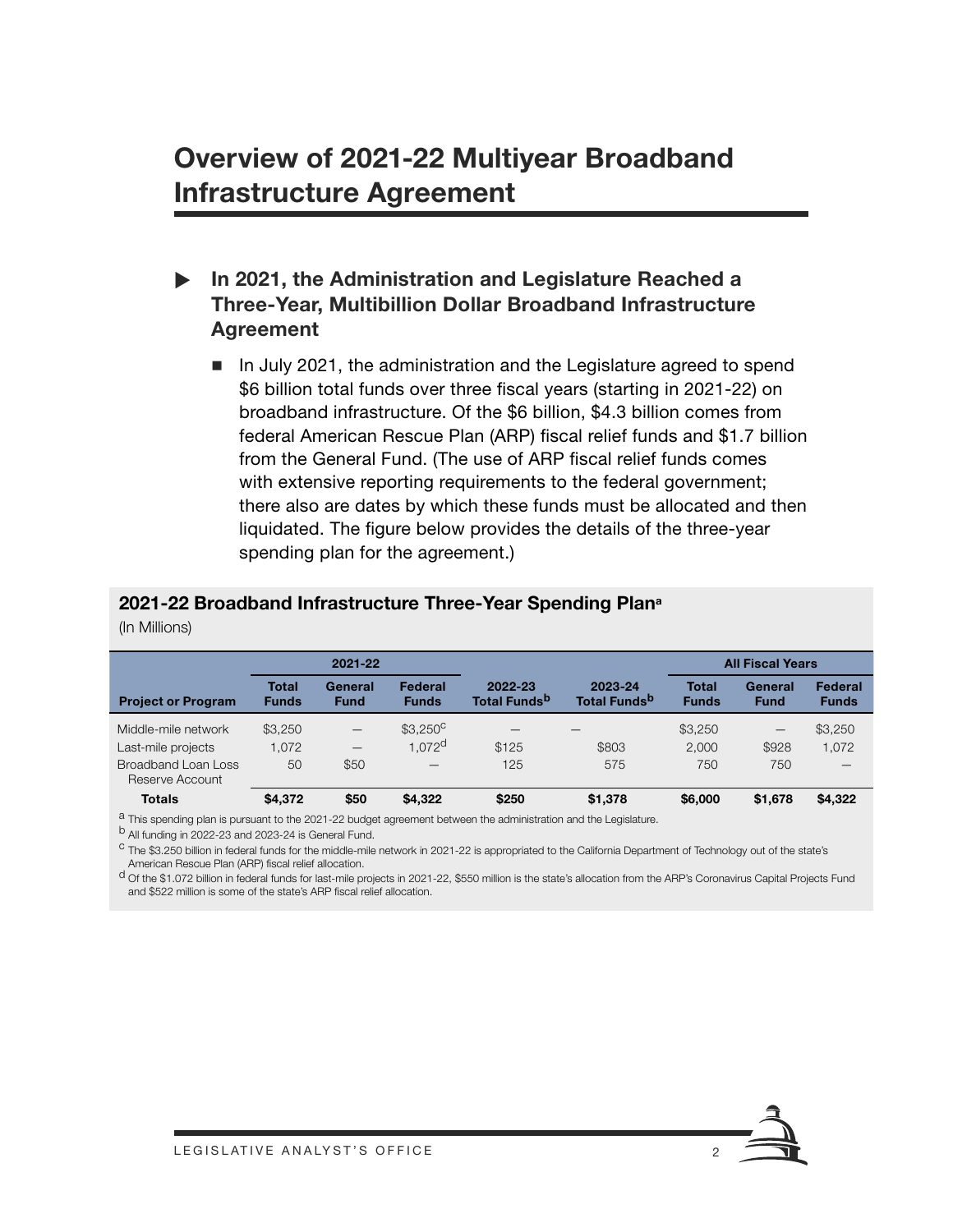### **Overview of 2021-22 Multiyear Broadband Infrastructure Agreement**

*(Continued)*

- **Three Broadband Infrastructure Programs/Projects Funded by the Spending Plan**
	- The spending plan funds three broadband infrastructure programs/projects:
		- *\$3.25 Billion for the Statewide Open-Access Middle-Mile Network.* The spending plan provides \$3.25 billion from the state's ARP fiscal relief allocation in 2021-22 to the California Department of Technology to implement (in coordination with other entities) the middle-mile network.
		- *\$2 Billion for Last-Mile Projects.* The spending plan allocates \$2 billion (\$1.072 billion federal funds, \$928 million General Fund) to the California Public Utilities Commission (CPUC) to offer last-mile broadband infrastructure project grants through the CPUC's California Advanced Services Fund (CASF) program. The remainder of the handout will focus on these broadband infrastructure projects.
		- *\$750 Million for Broadband Loan Loss Reserve Fund.* The spending plan allocates \$750 million (General Fund) for a new Broadband Loan Loss Reserve Fund within CPUC's CASF program.

#### **Chapter 112 of 2021 (SB 156, Committee on Budget and Fiscal Review) Implements the Broadband Infrastructure Agreement**

In July 2021, the Legislature also passed (and the Governor signed) SB 156 to implement the broadband infrastructure agreement. An overview of state law changes related to the implementation of last-mile broadband infrastructure projects is provided on pages 9 and 10.

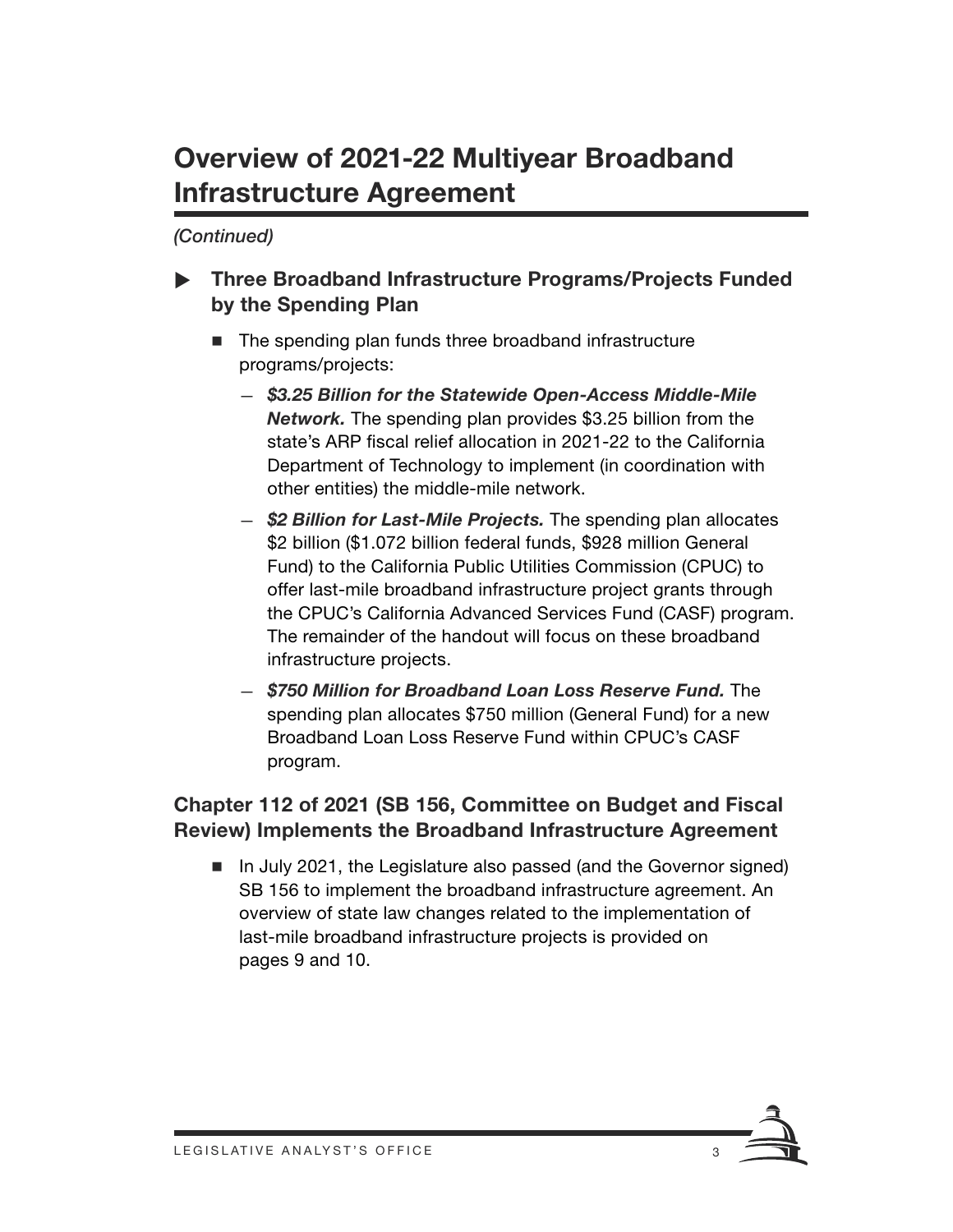#### **Broadband Infrastructure Has Various Components**

- High-speed Internet often is provided to communities and households using broadband infrastructure. Broadband infrastructure can be categorized into three groups based on distance covered, from longest to shortest distance:
	- *Backbone or Long-Haul.* Often consisting of high-capacity fiber-optic cables laid over hundreds or thousands of miles to connect countries, states, and/or regions.
	- *Middle-Mile.* Often consisting of fiber-optic cables laid over tens or hundreds of miles that, once connected to by an Internet service provider, can help deliver local high-speed Internet service.
	- *Last-Mile.* Often consisting of antennae, cables, poles, wires, and other components that help connect middle-mile infrastructure to individual communities and households.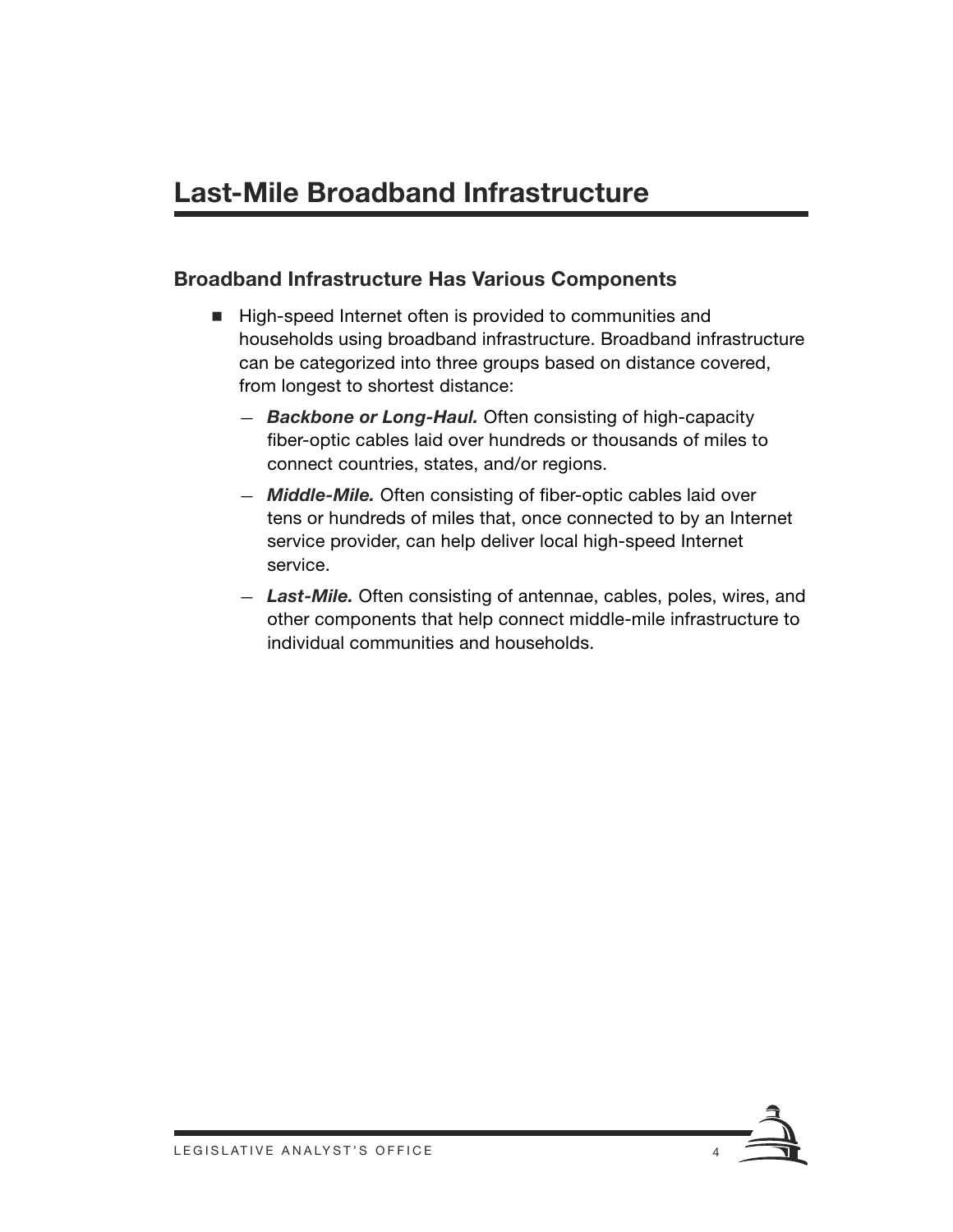### **CASF: Historical Accounts and Funding**

CPUC authorized the CASF program in December 2007 and the Legislature codified it (and Governor signed it into law) in September 2008. The CASF program supports projects that provide broadband services to unserved and underserved areas of the state through a number of program accounts.

#### **CASF Funds Broadband-Related Grants Through Five Accounts**

- *Broadband Infrastructure Grant Account*. This account provides the largest amount of grant funding for last-mile broadband infrastructure projects at this time. Telecommunications companies are the primary recipients of these grant funds, though other entities (such as local governmental agencies) are eligible in some cases. Pages 7 and 8 provide a breakdown by county of the awards and payments from this account since it was formally established in 2008.
- **Broadband Adoption Account.** This account provides grants to local governments, organizations, and schools to increase access to publicly available broadband and digital literacy programs.
- **Broadband Public Housing Account.** This account provides both grants and loans to publicly subsidized multifamily housing developments to finance broadband adoption and infrastructure projects.
- *Rural and Urban Regional Broadband Consortia Grant Account.*  This account funds grants that assist eligible consortium grant applicants (that is, representatives from various organizations organized by geography and/or region) with planning of broadband infrastructure projects and completion of the grant application process.
- *Line Extension Pilot Program.* This pilot project (technically within the Broadband Infrastructure Grant Account) provides grants to individual household and/or property owners to offset the costs of connecting their household and/or properties to existing or proposed broadband providers.

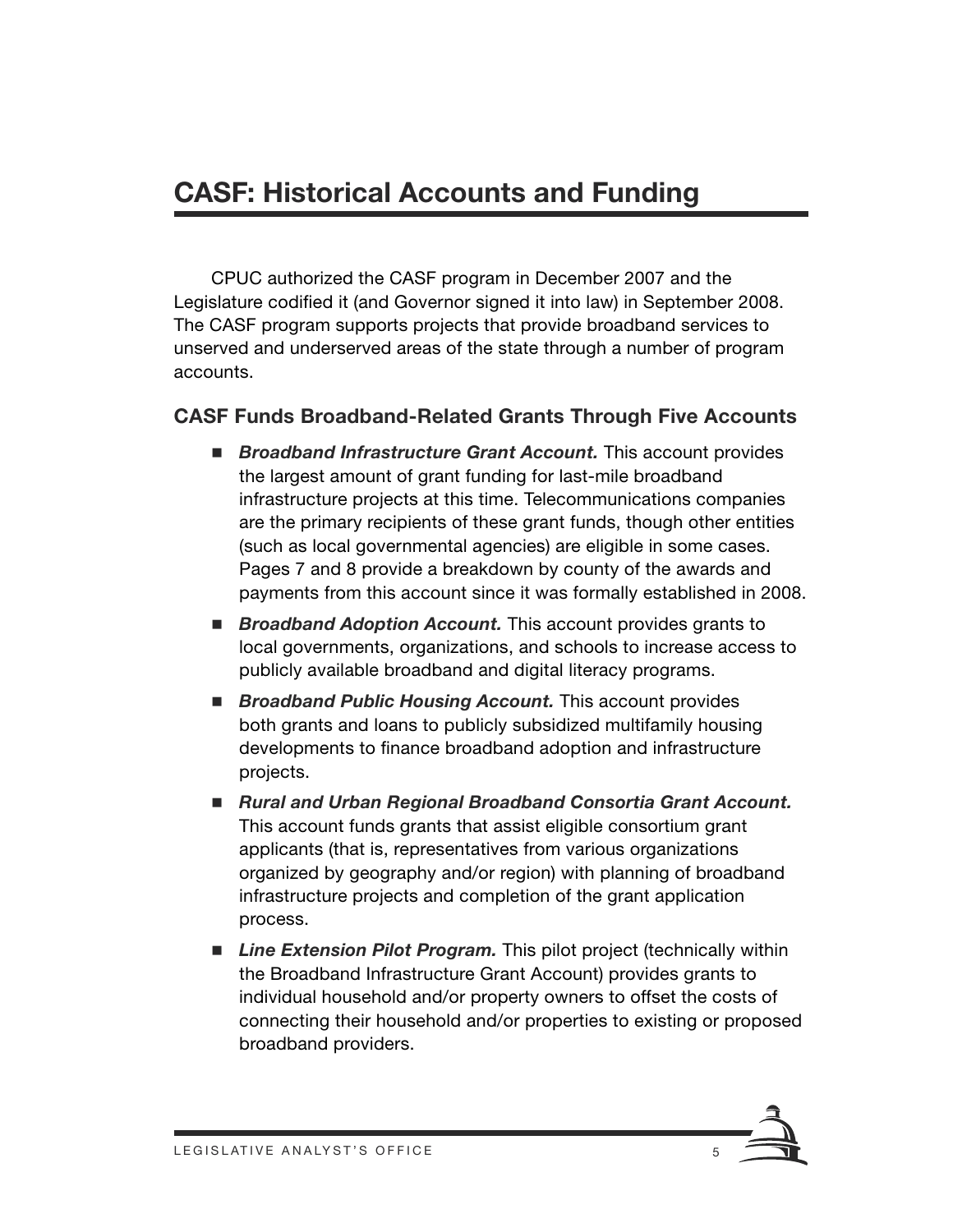### **CASF: Historical Accounts and Funding**

*(Continued)*

#### **CASF Funded by Revenues Collected by Telecommunications Companies**

 *Surcharge Assessed on Revenues Collected by Telecommunications Companies From End-Users of Particular Services.* Each of the CASF accounts described above are funded by a surcharge rate on revenues that are collected by telecommunications companies from end-users of intrastate telecommunications services. Historically, the amount of surcharge monies collected have been capped at an aggregate amount over time, but recent legislative changes (which we briefly describe later in the handout) now cap it at a certain amount on an annual basis.

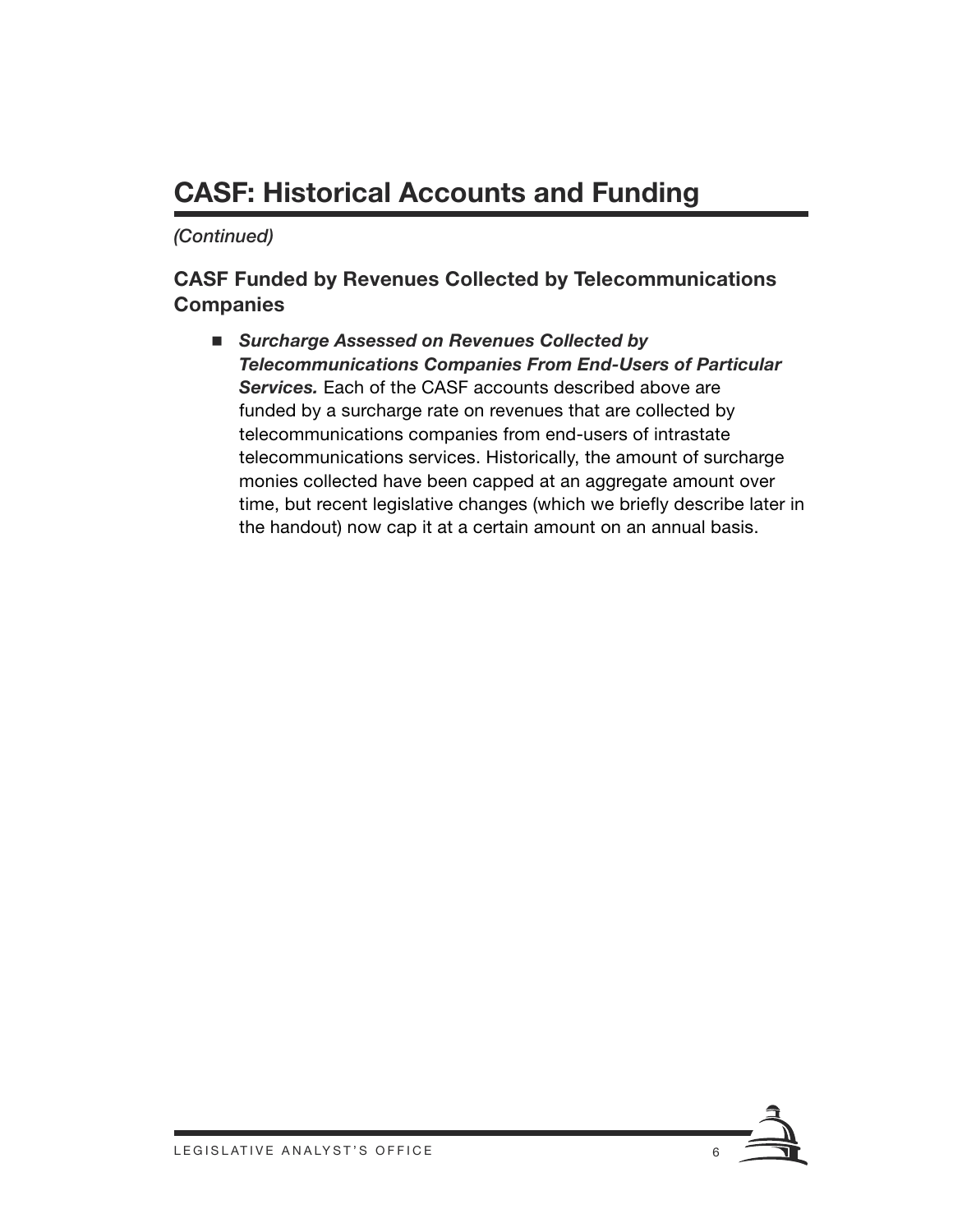| <b>Account Awards and Payments (Since 2008 Inception)</b> |                          |                       |                          |
|-----------------------------------------------------------|--------------------------|-----------------------|--------------------------|
| <b>County</b>                                             | <b>Awards</b>            | <b>Amount Awarded</b> | <b>Amount Paid</b>       |
| Alameda                                                   |                          |                       |                          |
| Alpine                                                    | 1                        | \$95,919              |                          |
| Amador                                                    |                          |                       |                          |
| <b>Butte</b>                                              |                          |                       |                          |
| Calaveras                                                 | $\mathbf{1}$             | 640,698               | \$527,676                |
| Colusa                                                    | 2                        | 12,168,756            |                          |
| Contra Costa                                              |                          |                       |                          |
| Del Norte                                                 | 3                        | 1,994,074             |                          |
| El Dorado                                                 | $\overline{2}$           | 2,495,074             | 1,154,907                |
| Fresno                                                    | $\overline{7}$           | 4,832,662             | 3,957,453                |
| Glenn                                                     |                          |                       |                          |
| Humboldt                                                  | $\overline{4}$           | 29,567,633            | 4,704,446                |
| Imperial                                                  | $\overline{c}$           | 3,326,534             | 2,285,393                |
| Inyo                                                      | $\overline{\phantom{0}}$ |                       |                          |
| Kern                                                      | $\overline{7}$           | 25,593,454            | 16,002,618               |
| Kings                                                     |                          |                       |                          |
| Lake                                                      |                          |                       |                          |
| Lassen                                                    | $\overline{c}$           | 14,682,683            | 1,274,839                |
| Los Angeles                                               | 3                        | 1,294,871             | 859                      |
| Madera                                                    | $\mathbf{1}$             | 1,755,042             |                          |
| Marin                                                     | $\overline{2}$           | 3,359,959             | 1,491,078                |
| Mariposa                                                  | $\mathbf{1}$             | 35,816                | 24,963                   |
| Mendocino                                                 | 5                        | 7,353,640             | 256,347                  |
| Merced                                                    | 1                        | 62,000                | 39,555                   |
| Modoc                                                     |                          |                       |                          |
| Mono                                                      | 3                        | 14,355,090            | 12,602,998               |
| Monterey                                                  | $\mathbf{1}$             | 177,954               | 177,954                  |
| Napa                                                      |                          |                       |                          |
| Nevada                                                    | 3                        | 24,273,081            | 14,540,691               |
| Orange                                                    | $\overline{c}$           | 1,644,466             |                          |
| Placer                                                    | 3                        | 1,777,425             | 273,606                  |
| Plumas                                                    | $\overline{7}$           | 13,084,537            | 3,147,815                |
| Riverside                                                 | 4                        | 5,634,280             | 4,458,520                |
| Sacramento                                                |                          |                       |                          |
| San Benito                                                | 2                        | 940,664               | 180,277                  |
| San Bernardino                                            | 9                        | 45,656,033            | 40,539,014               |
| San Diego                                                 | $\mathbf{1}$             | 93,896                | 43,985                   |
| San Francisco                                             |                          |                       | $\overline{\phantom{0}}$ |
| San Joaquin                                               | $\mathbf{1}$             | 137,416               | 45,541                   |
| San Luis Obispo                                           |                          |                       |                          |

#### **Broadband Infrastructure Grant Account Awards and Payments (Since 2008 Inception)**

(Continued)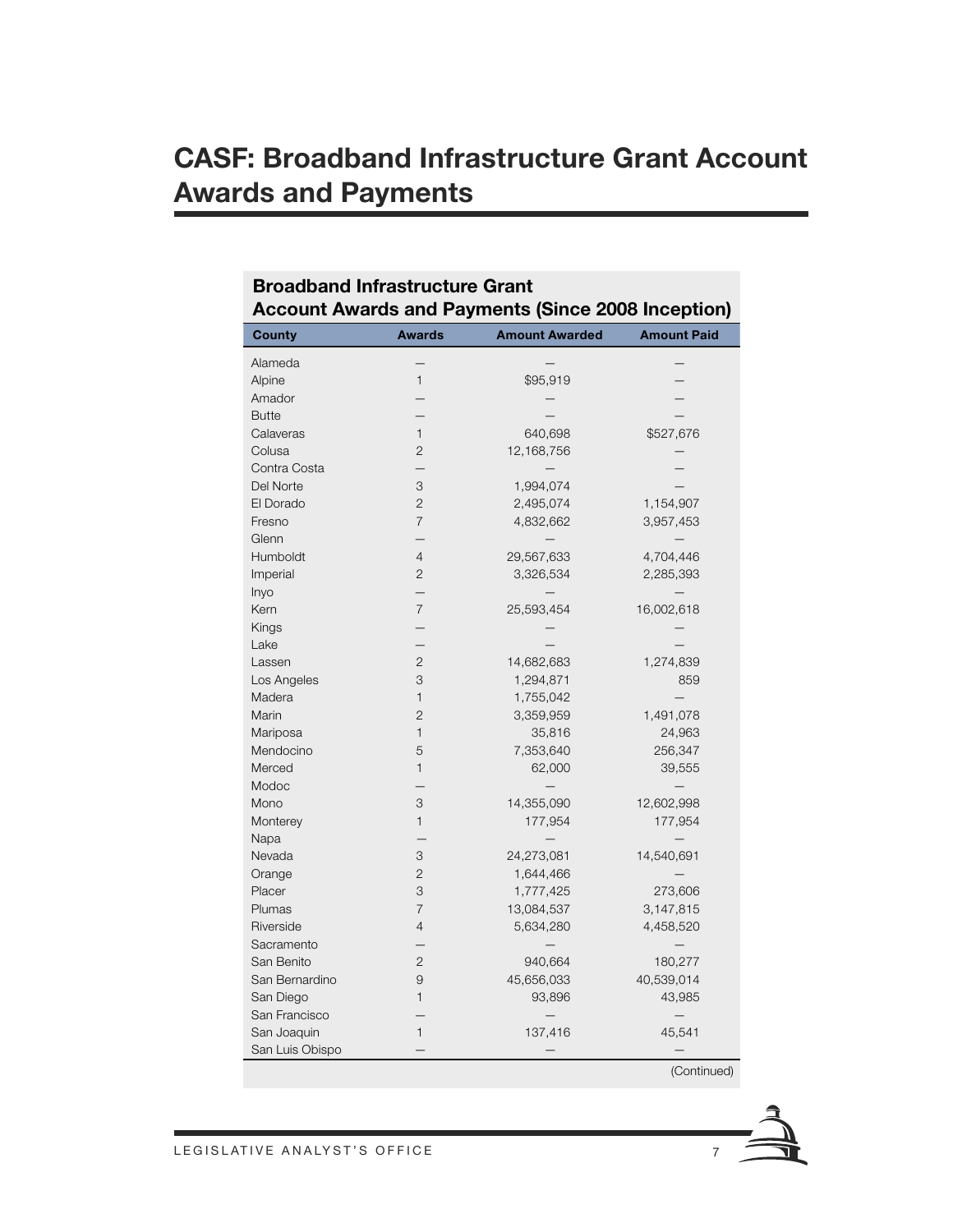### **CASF: Broadband Infrastructure Grant Account Awards and Payments**

#### *(Continued)*

| <b>County</b>                  | <b>Awards</b>  | <b>Amount Awarded</b> | <b>Amount Paid</b> |
|--------------------------------|----------------|-----------------------|--------------------|
| San Mateo                      |                |                       |                    |
| Santa Barbara                  |                |                       |                    |
| Santa Clara                    | 1              | 1,076,062             | 968,456            |
| Santa Cruz                     | 1              | 2,445,153             |                    |
| Shasta                         | $\overline{2}$ | 2,842,357             | 1,431,209          |
| Sierra                         |                |                       |                    |
| Siskiyou                       |                |                       |                    |
| Solano                         | $\overline{2}$ | 3,702,681             | 3,665,235          |
| Sonoma                         |                | 100,444               | 99,130             |
| Stanislaus                     |                | 7,687,016             | 7,687,016          |
| Sutter                         |                |                       |                    |
| Tehama                         |                |                       |                    |
| Trinity                        |                |                       |                    |
| Tulare                         |                |                       |                    |
| Tuolumne                       |                |                       |                    |
| Ventura                        | 3              | 3,170,701             |                    |
| Yolo                           |                |                       |                    |
| Yuba                           |                |                       |                    |
| Multiple counties <sup>a</sup> | 17             | 109,987,080           | 51,232,560         |
| <b>Statewide</b>               | 108            | 348,045,151           | 172,814,141        |

a These awards were made for broadband infrastructure projects that span multiple counties. The allocations to each county from these awards is not reflected in the table, but the following counties (listed in alphabetical order) were identified as having received at least some funds: Alpine, Amador, Calaveras, Colusa, Humboldt, Kern, Lassen, Los Angeles, Mariposa, Modoc, Nevada, Placer, Plumas, San Bernardino, Santa Barbara, Sierra, Sutter, Trinity, Tuolumne, and Yolo.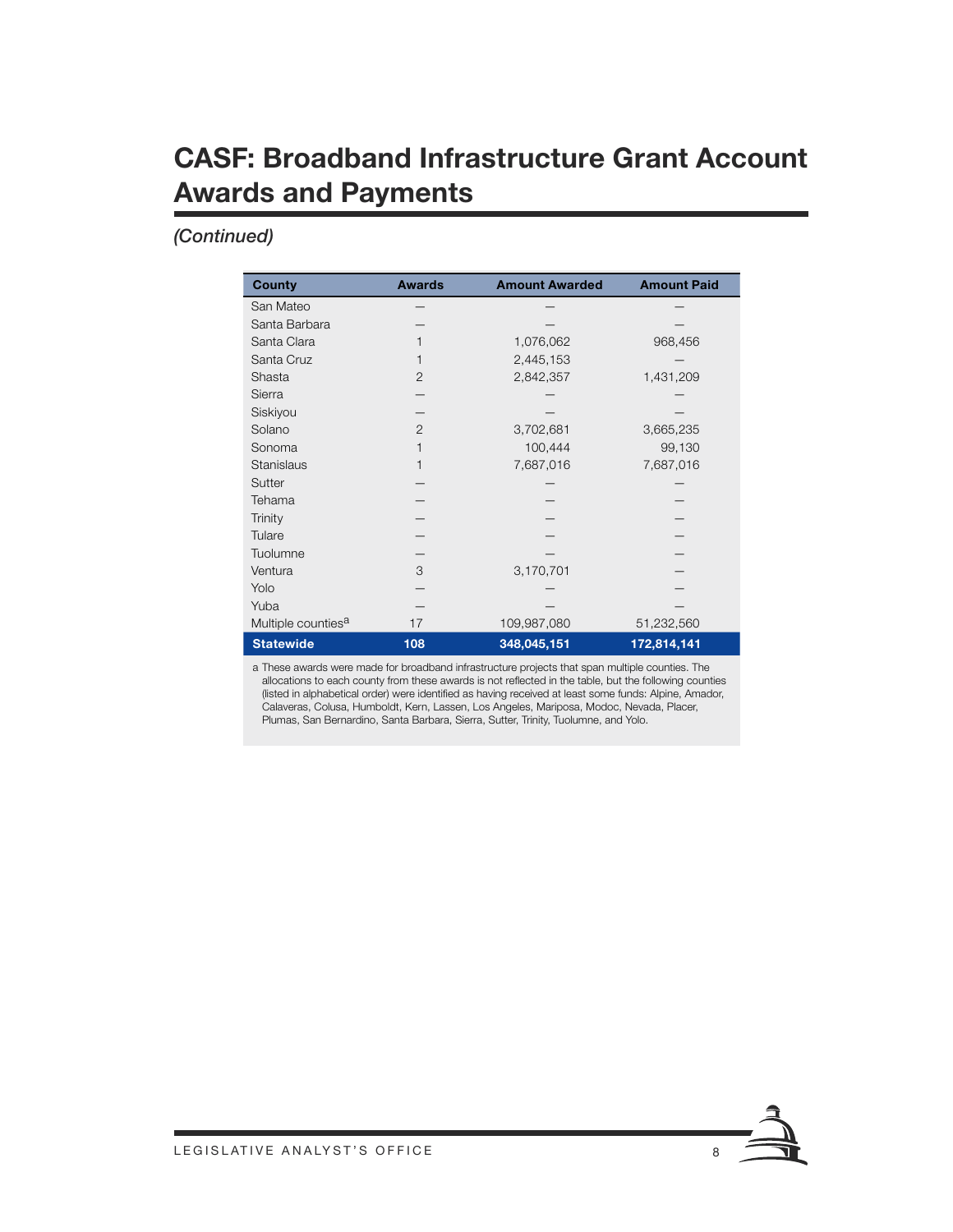#### **SB 156 Adds to and Changes State Law to Allocate New Funding and Support Additional Last-Mile Projects**

- *Establishes New CASF Federal Funding Account.* Senate Bill 156 creates a new Federal Funding Account to receive \$2 billion (\$1.072 billion ARP fiscal relief funds, \$928 million General Fund) over three fiscal years, starting in 2021-22, to fund grants for last-mile broadband infrastructure projects. Senate Bill 156 requires funding be allocated as follows:
	- Allocate \$1 billion to urban counties, with each urban county receiving a first allocation of \$5 million. Remaining funds will be allocated to urban counties based on their proportionate share of California households (within the group of urban counties) without broadband Internet access at a speed of at least 100 Megabits per second (Mbps) downstream.
	- Allocate *at least* \$1 billion to rural counties, with each rural county receiving a first allocation of \$5 million. Remaining funds will be allocated to rural counties based on their proportionate share of California households (within the group of rural counties) without broadband Internet access at a speed of at least 100 Mbps downstream.
- *Sets Federal Funding Account Applicant Encumbrance Deadline of June 30, 2023.* Any allocated funding that is not encumbered by applicants will be made available for CPUC to allocate for last-mile project grants anywhere in the state.

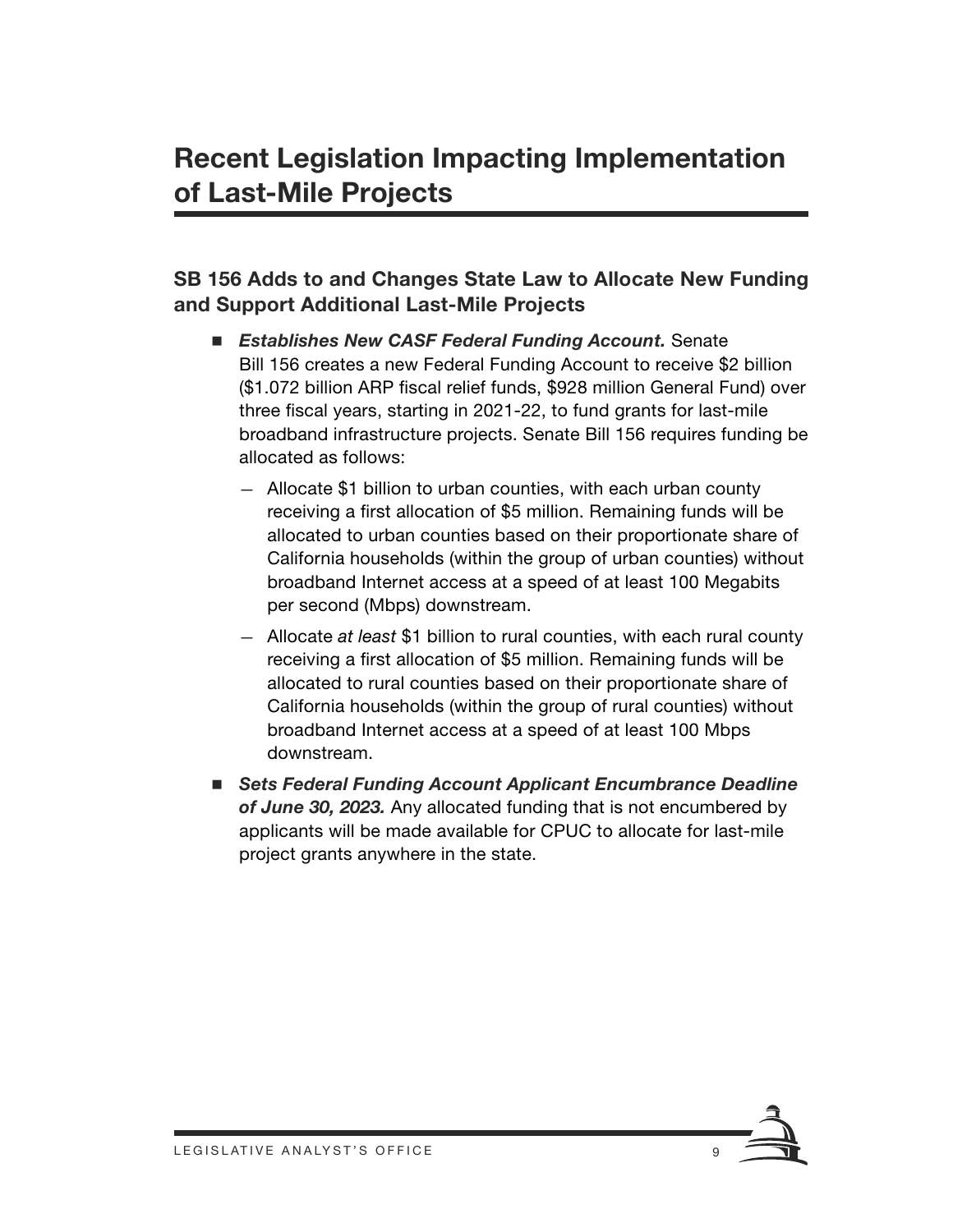### **Recent Legislation Impacting Implementation of Last-Mile Projects**

*(Continued)*

- Changes CASF Infrastructure Account Program Definitions and *Requirements.* Major program changes include, but are not limited to:
	- A new definition of unserved area; that is, an area that does not offer at least one tier of service at 25 Mbps downstream and 3 Mbps upstream with sufficient low latency to allow real-time interactive applications (such as video conferencing).
	- A new speed requirement for projects to qualify; that is, 100 Mbps downstream and at least 20 Mbps upstream, or the most current broadband benchmark speed set by the Federal Communications Commission (FCC).
	- Serviceable locations (which are more granular), as opposed to census designated blocks, as the basis for CASF program methodologies.

#### **Other Significant Legislation With Impacts on Last-Mile Project Administration and Funding**

- Chapter 671 of 2021 (SB 4, Gonzalez). Senate Bill 4 directs the Governor's Office of Business and Economic Development to explore streamlining of the permitting and approval processes required to construct broadband infrastructure projects. The bill also authorizes CPUC to collect more surcharge monies—from a maximum of \$330 million while the program is authorized in statute to up to \$150 million *each year.*
- Chapter 658 of 2021 (AB 14, Aguiar-Curry). Assembly Bill 14 extends CPUC's authorization to impose the surcharge that funds existing CASF accounts from the end of calendar year 2022 to the end of calendar year 2032.

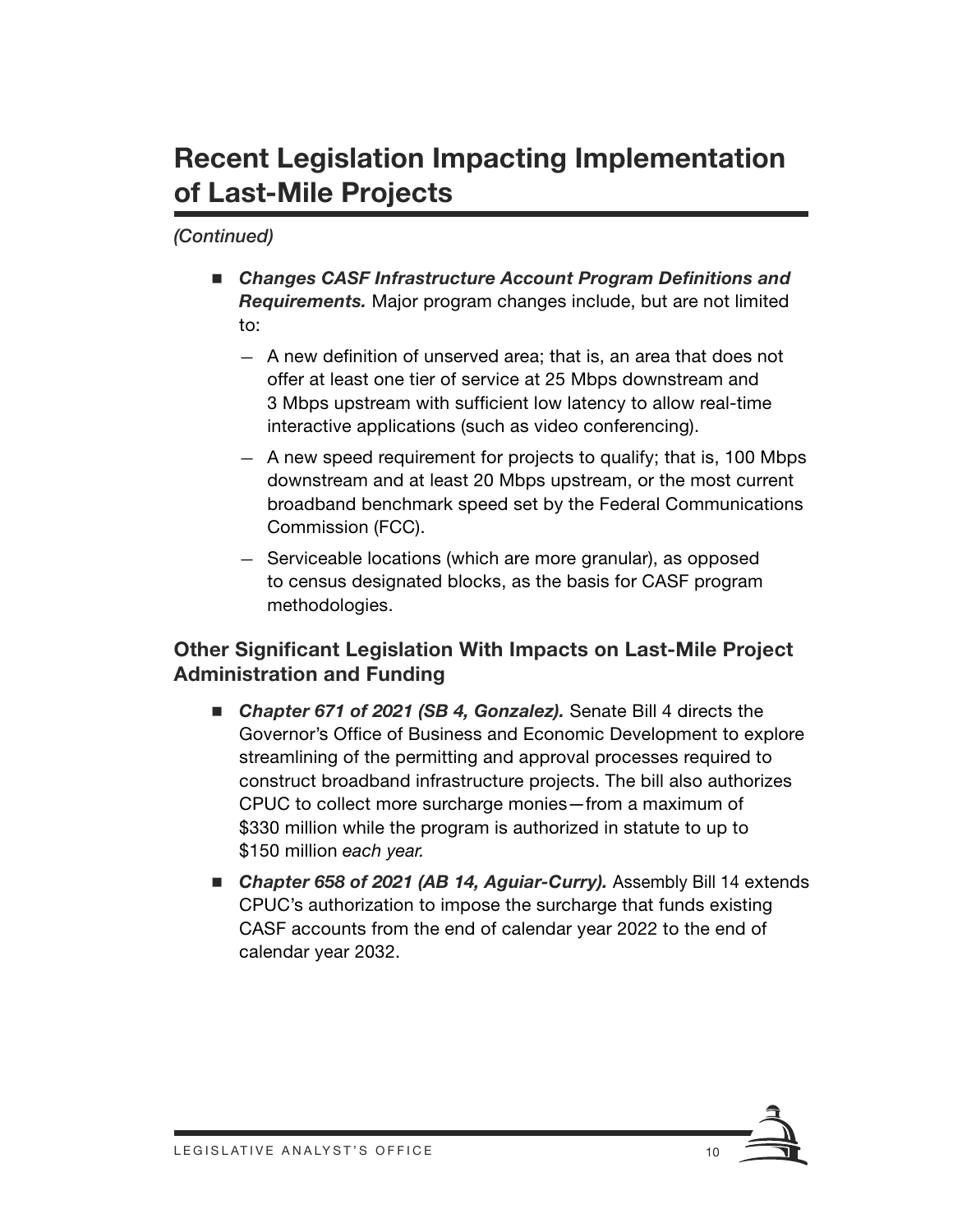### **CASF: Federal Funding Account Rulemaking Proceeding**

CPUC uses rulemaking proceedings to establish policies and procedures for, in this case, the broadband programs and services under its jurisdiction.

#### **CASF Accounts Are Subject to CPUC Rulemaking Proceedings**

- *Two Significant Rulemaking Proceedings Are Currently Underway.* Rulemaking proceedings 20-08-021 and 20-09-001 relate to the administration and the Legislature's broadband infrastructure agreement.
	- *Rulemaking 20-08-021—Order Instituting Rulemaking Regarding Revisions to the CASF.* This rulemaking proceeding modifies CASF account rules pursuant to changes made by, for example, SB 156 and works on new policies and procedures for the Broadband Loan Loss Reserve Fund.
	- *Rulemaking 20-09-001—Order Instituting Rulemaking Regarding Broadband Infrastructure Deployment.* This rulemaking proceeding works on new policies and procedures for the CASF Federal Funding Account, including the allocation of the \$2 billion between rural and urban counties.
		- *Proposed Decision Identifies Rural and Urban Counties.*  CPUC issued a proposed decision on March 2, 2022 that would allocate Federal Funding Account funds between 27 counties identified as "rural counties" and 31 counties identified as "urban counties." Stakeholders proposed various methodologies for deciding which counties are rural or urban, but all of them agreed on designations for 41 of the 58 counties. Designations for 11 of the remaining counties reached near consensus, while CPUC agreed to 6 counties being designated rural because their unserved households reside primarily in rural areas of their counties.

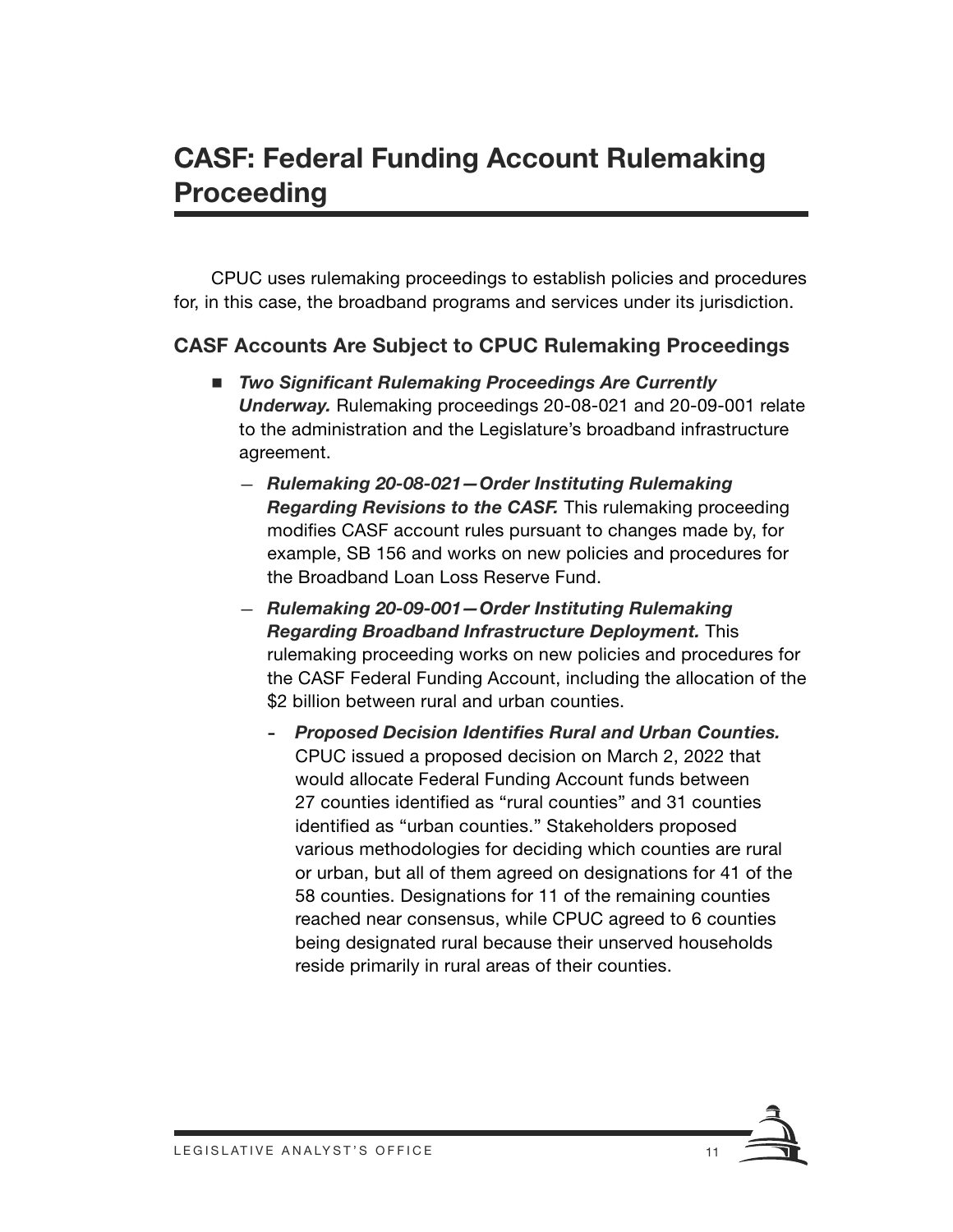### **CASF: Federal Funding Account Rulemaking Proceeding**

*(Continued)*

- *Proposed Decision Provides for a Higher Cost Per Household in Rural Counties.* While CPUC does estimate there are more unserved and underserved households in the urban counties, CPUC also anticipates there are higher costs per household in the rural counties. We provide relevant data on unserved and underserved households over the next several pages of the handout. (These data, however, do not exactly match the data in the proposed decision because of data sources and timing.)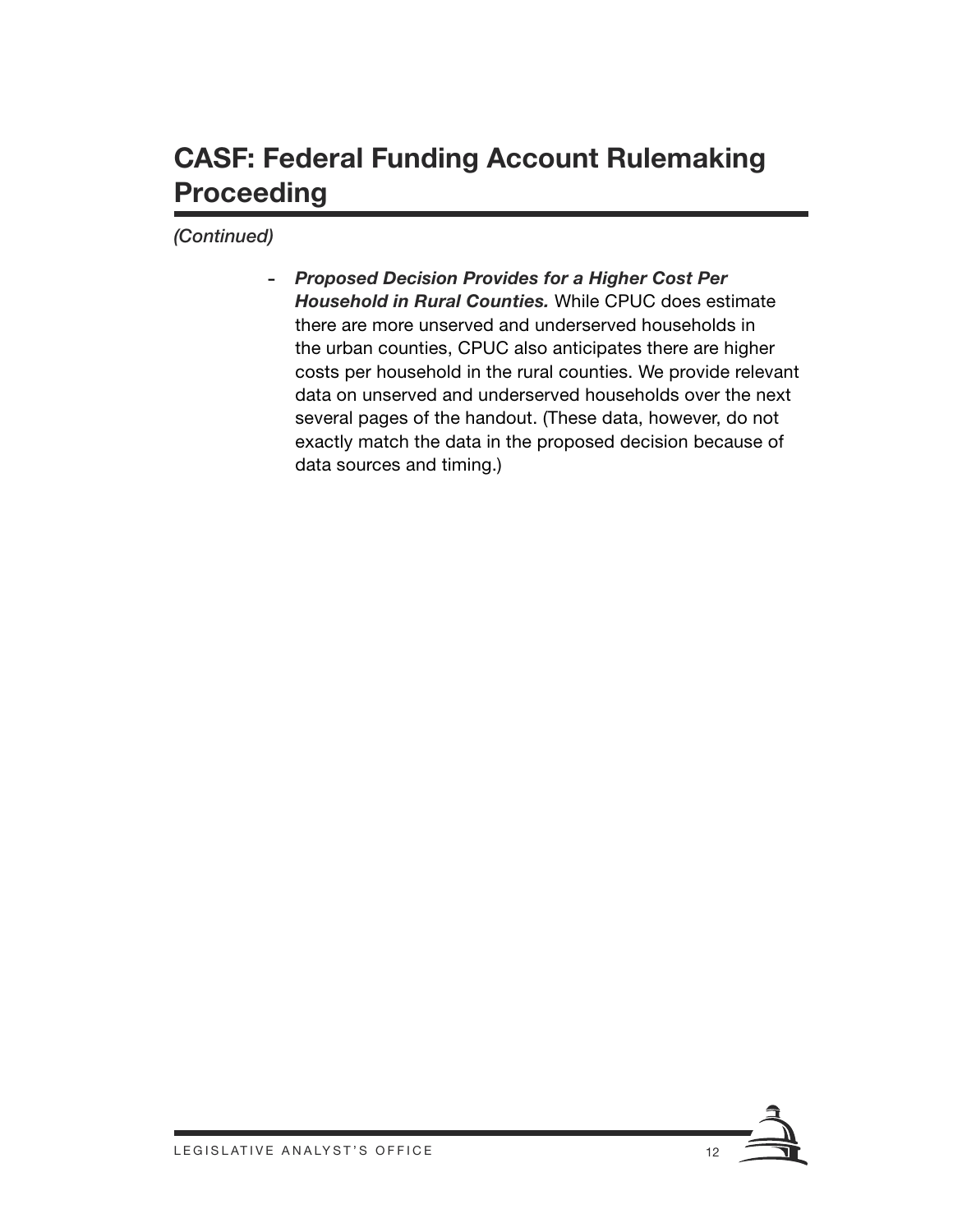### **Unserved and Underserved Households: Definitions**

- *Unserved Household Definition.* Unserved households can be defined as areas that do not offer at least one tier of service at 25 Mbps downstream and 3 Mbps upstream with sufficient low latency to allow real-time interactive applications (such as video conferencing). This definition is consistent with the current federal definition of broadband Internet service set by the FCC. We use this definition together with CPUC data to provide a list of unserved households by county on the next two pages of the handout.
- *Underserved Household Definition.* Definitions for underserved households vary, but the definition we use for this handout is households that do not have access to service at 100 Mbps downstream and at least 20 Mbps upstream. This definition is consistent with guidance from the U.S. Department of the Treasury on the use of ARP fiscal relief funds for broadband infrastructure projects. We use this definition together with CPUC data to provide a list of underserved households by county on pages 16 and 17 of the handout.

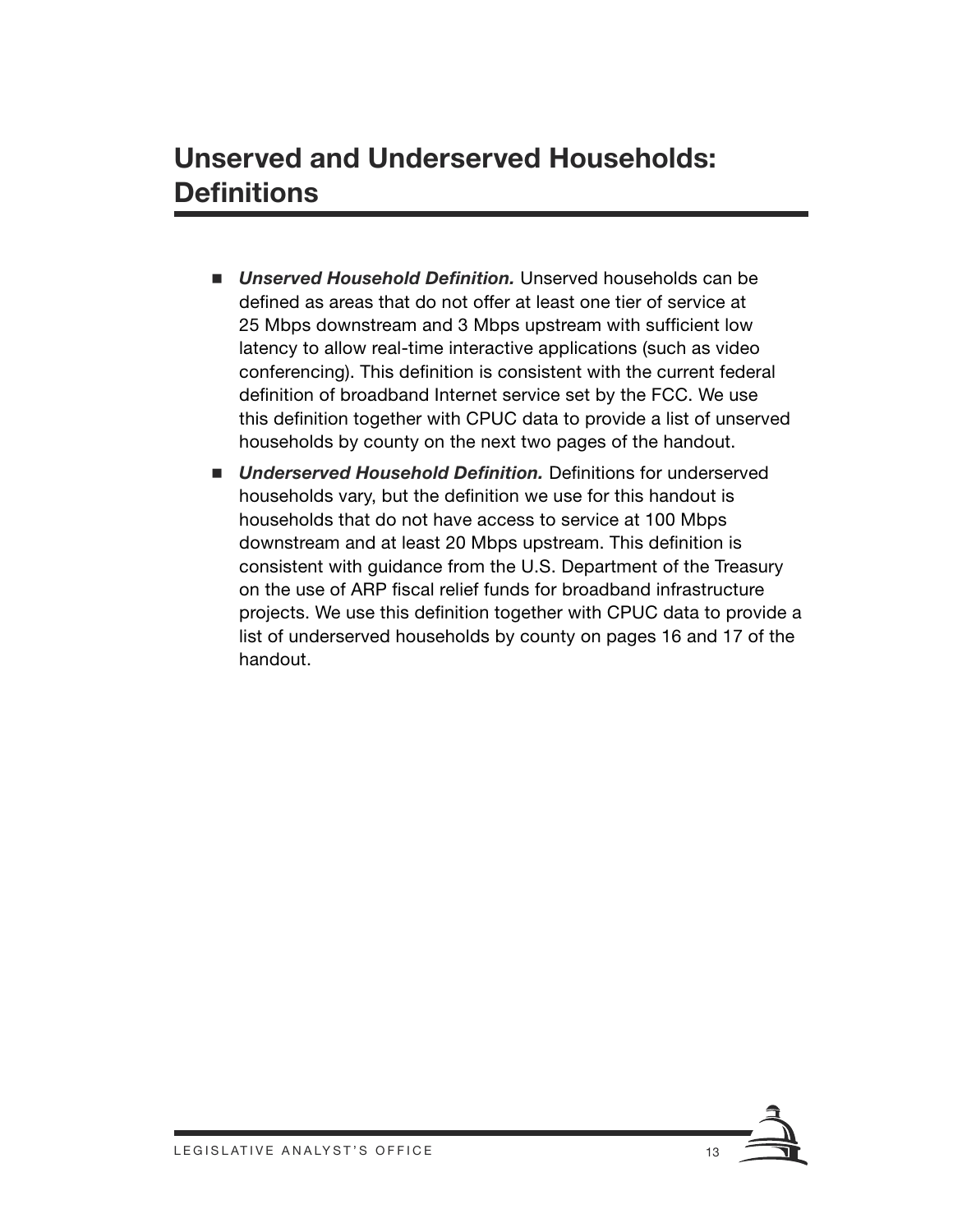### **Unserved Households: Numbers and Percentages by County**

| December 31, 2020ª |                           |                                            |                                   |  |
|--------------------|---------------------------|--------------------------------------------|-----------------------------------|--|
| <b>County</b>      | <b>Total Households</b> b | <b>Unserved</b><br>Households <sup>c</sup> | <b>Percent</b><br><b>Unserved</b> |  |
| Alameda            | 585,588                   | 8,940                                      | 2%                                |  |
| Alpine             | 481                       | 357                                        | 74                                |  |
| Amador             | 15,448                    | 1,717                                      | 11                                |  |
| <b>Butte</b>       | 79,384                    | 4,007                                      | 5                                 |  |
| Calaveras          | 18,518                    | 1,668                                      | 9                                 |  |
| Colusa             | 7,569                     | 952                                        | 13                                |  |
| Contra Costa       | 398,387                   | 11,309                                     | 3                                 |  |
| Del Norte          | 10,061                    | 701                                        | $\overline{7}$                    |  |
| El Dorado          | 76,578                    | 4,716                                      | 6                                 |  |
| Fresno             | 315,997                   | 9,210                                      | 3                                 |  |
| Glenn              | 10,501                    | 751                                        | $\overline{7}$                    |  |
| Humboldt           | 57,263                    | 3,351                                      | 6                                 |  |
| Imperial           | 51,004                    | 4,977                                      | 10                                |  |
| Inyo               | 8,125                     | 780                                        | 10                                |  |
| Kern               | 276,769                   | 9,791                                      | $\overline{4}$                    |  |
| Kings              | 44,860                    | 2,123                                      | 5                                 |  |
| Lake               | 26,266                    | 2,567                                      | 10                                |  |
| Lassen             | 9,410                     | 1,734                                      | 18                                |  |
| Los Angeles        | 3,382,896                 | 47,301                                     | $\mathbf{1}$                      |  |
| Madera             | 46,537                    | 1,774                                      | $\overline{4}$                    |  |
| Marin              | 105,395                   | 3,055                                      | 3                                 |  |
| Mariposa           | 8,126                     | 1,776                                      | 22                                |  |
| Mendocino          | 35,567                    | 3,886                                      | 11                                |  |
| Merced             | 82,951                    | 4,220                                      | 5                                 |  |
| Modoc              | 3,877                     | 2,542                                      | 66                                |  |
| Mono               | 5,558                     | 668                                        | 12                                |  |
| Monterey           | 127,268                   | 6,923                                      | 5                                 |  |
| Napa               | 48,684                    | 2,514                                      | 5                                 |  |
| Nevada             | 42,895                    | 2,455                                      | 6                                 |  |
| Orange             | 1,058,090                 | 32,210                                     | 3                                 |  |
| Placer             | 151,405                   | 3,416                                      | $\mathbf{2}$                      |  |
| Plumas             | 8,819                     | 713                                        | 8                                 |  |
| Riverside          | 751,584                   | 18,344                                     | $\overline{c}$                    |  |
| Sacramento         | 552,252                   | 13,385                                     | $\overline{c}$                    |  |
| San Benito         | 19,487                    | 754                                        | $\overline{4}$                    |  |
| San Bernardino     | 649,259                   | 20,546                                     | 3                                 |  |
| San Diego          | 1,160,772                 | 23,158                                     | $\overline{2}$                    |  |
| San Francisco      | 376,352                   | 1,298                                      | >1                                |  |
| San Joaquin        | 238,577                   | 5,711                                      | $\overline{2}$                    |  |
| San Luis Obispo    | 109,471                   | 2,072                                      | $\overline{2}$                    |  |

#### **Unserved Households by County as of December 31, 2020a**

(Continued)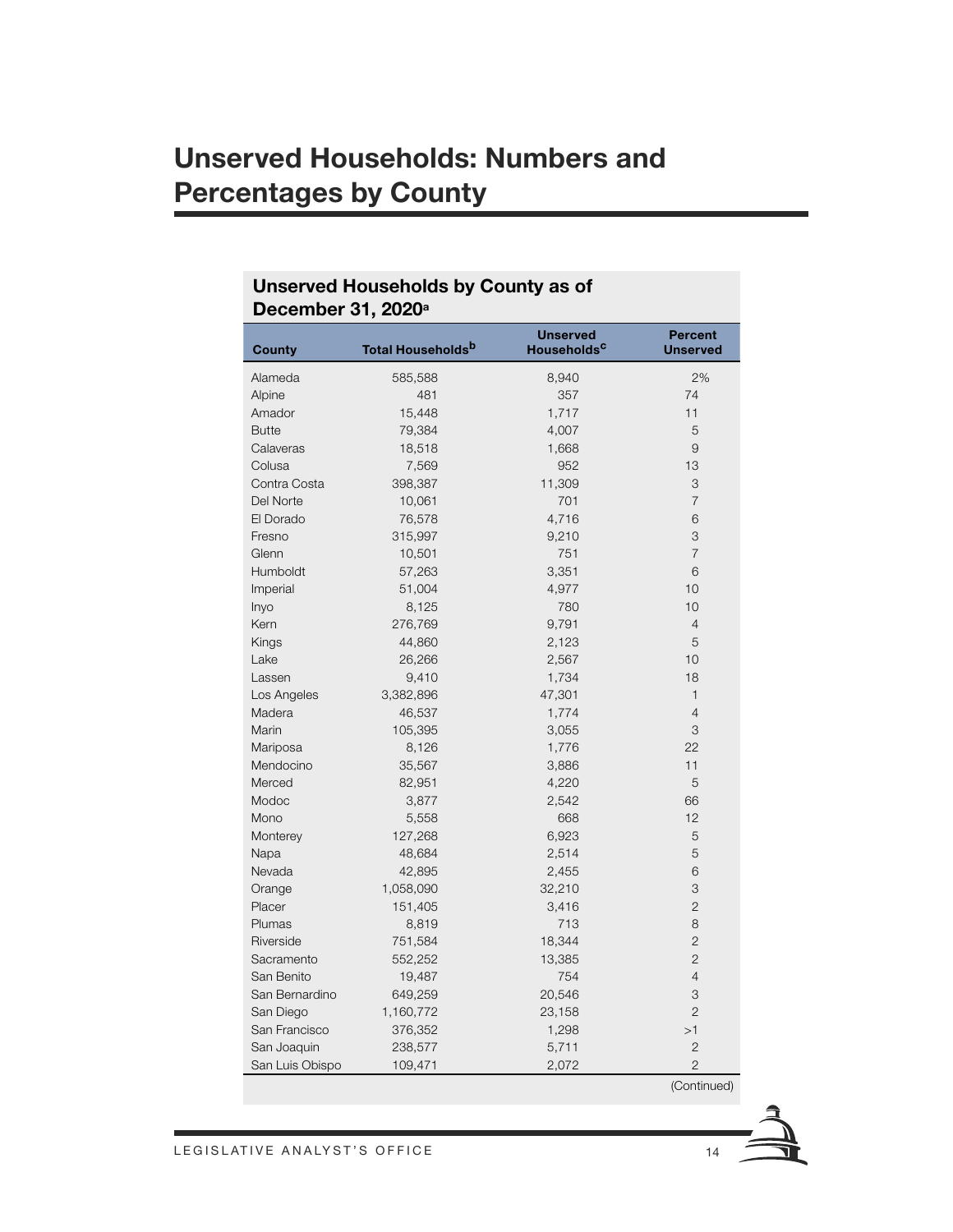### **Unserved Households: Numbers and Percentages by County**

#### *(Continued)*

| County           | <b>Total Households<sup>b</sup></b> | <b>Unserved</b><br>Households <sup>c</sup> | <b>Percent</b><br><b>Unserved</b> |
|------------------|-------------------------------------|--------------------------------------------|-----------------------------------|
| San Mateo        | 266,650                             | 4,137                                      | $\overline{2}$                    |
| Santa Barbara    | 152,067                             | 8,603                                      | 6                                 |
| Santa Clara      | 648,665                             | 18,618                                     | 3                                 |
| Santa Cruz       | 97,667                              | 3,460                                      | $\overline{4}$                    |
| Shasta           | 71,219                              | 4,967                                      | $\overline{7}$                    |
| Sierra           | 1,479                               | 571                                        | 39                                |
| Siskiyou         | 19,738                              | 4,694                                      | 24                                |
| Solano           | 152,877                             | 4,081                                      | 3                                 |
| Sonoma           | 189,316                             | 7,454                                      | $\overline{4}$                    |
| Stanislaus       | 173,311                             | 3,138                                      | $\overline{2}$                    |
| Sutter           | 32,303                              | 968                                        | 3                                 |
| Tehama           | 24,904                              | 2,936                                      | 12                                |
| Trinity          | 6,174                               | 3,340                                      | 54                                |
| Tulare           | 142,580                             | 6,426                                      | 5                                 |
| Tuolumne         | 22,458                              | 1,499                                      | $\overline{7}$                    |
| Ventura          | 276,493                             | 6,109                                      | $\overline{2}$                    |
| Yolo             | 76,555                              | 2,672                                      | 3                                 |
| Yuba             | 27,185                              | 1,449                                      | 5                                 |
| <b>Statewide</b> | 13,339,672                          | 353,494                                    | 3%                                |

a Unserved households is defined as households without access to broadband Internet service at the benchmark speed of 25 Mbps downstream and 3 Mbps upstream.

<sup>b</sup> Number of households based on Department of Finance data from January 1, 2021.

<sup>c</sup> Number of unserved households based on ISP data validated by CPUC.

Mbps = Megabits per second; ISP = Internet service provider; and CPUC = California Public Utilities Commission.

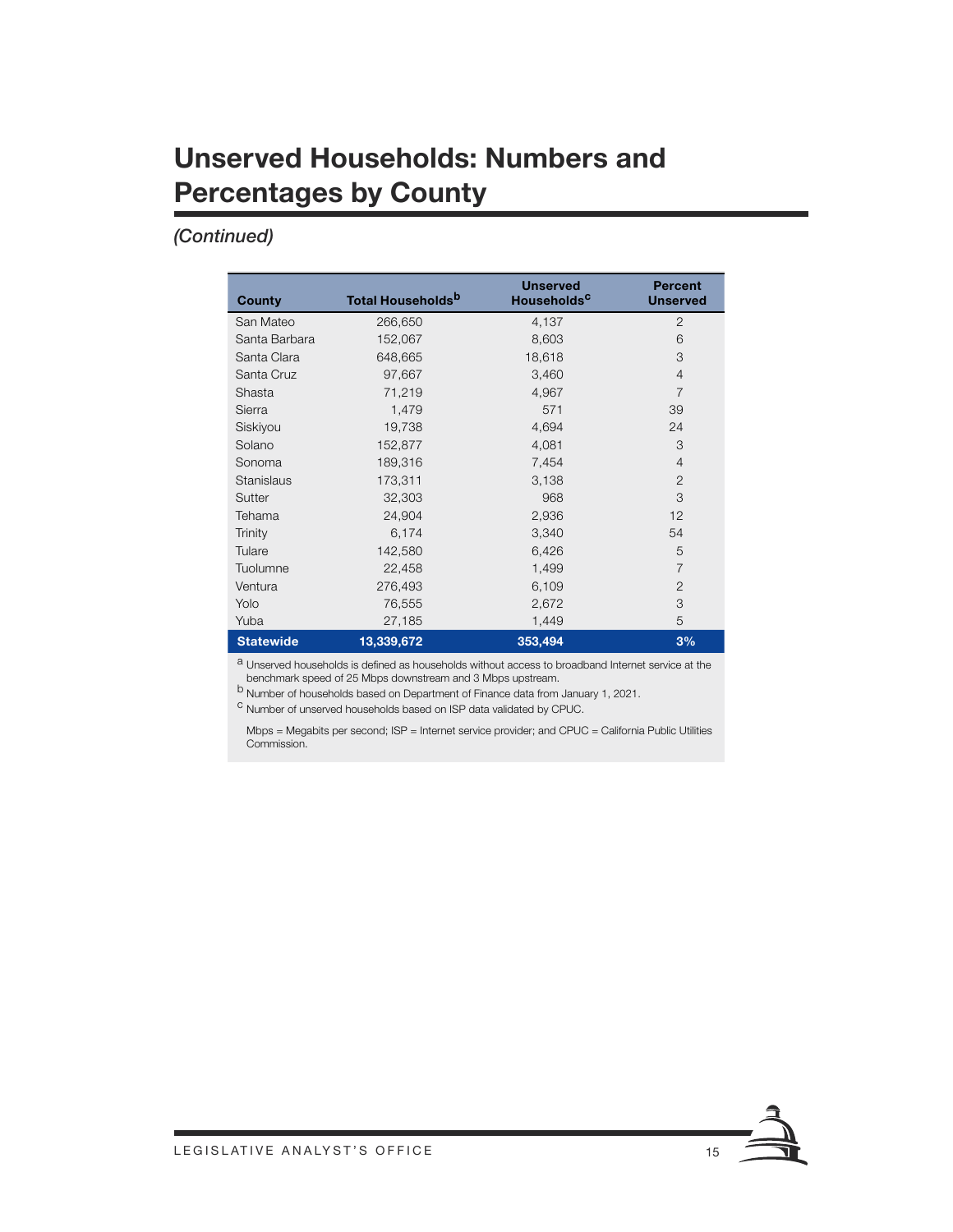### **Underserved Households: Numbers and Percentages by County**

| December 31, 2020 <sup>a</sup> |                             |                                               |                                      |  |
|--------------------------------|-----------------------------|-----------------------------------------------|--------------------------------------|--|
| <b>County</b>                  | <b>Total</b><br>Householdsb | <b>Underserved</b><br>Households <sup>c</sup> | <b>Percent</b><br><b>Underserved</b> |  |
| Alameda                        | 585,588                     | 13,872                                        | 2%                                   |  |
| Alpine                         | 481                         | 442                                           | 92                                   |  |
| Amador                         | 15,448                      | 11,835                                        | 77                                   |  |
| <b>Butte</b>                   | 79,384                      | 10,740                                        | 14                                   |  |
| Calaveras                      | 18,518                      | 14,708                                        | 79                                   |  |
| Colusa                         | 7,569                       | 4,700                                         | 62                                   |  |
| Contra Costa                   | 398,387                     | 14,035                                        | $\overline{4}$                       |  |
| Del Norte                      | 10,061                      | 923                                           | $\overline{9}$                       |  |
| El Dorado                      | 76,578                      | 18,916                                        | 25                                   |  |
| Fresno                         | 315,997                     | 33,255                                        | 11                                   |  |
| Glenn                          | 10,501                      | 3,698                                         | 35                                   |  |
| Humboldt                       | 57,263                      | 9,399                                         | 16                                   |  |
| Imperial                       | 51,004                      | 5,378                                         | 11                                   |  |
| Inyo                           | 8,125                       | 7,326                                         | 90                                   |  |
| Kern                           | 276,769                     | 13,699                                        | 5                                    |  |
| Kings                          | 44,860                      | 5,356                                         | 12                                   |  |
| Lake                           | 26,266                      | 3,423                                         | 13                                   |  |
| Lassen                         | 9,410                       | 3,454                                         | 37                                   |  |
| Los Angeles                    | 3,382,896                   | 54,392                                        | $\overline{2}$                       |  |
| Madera                         | 46,537                      | 16,705                                        | 36                                   |  |
| Marin                          | 105,395                     | 5,207                                         | 5                                    |  |
| Mariposa                       | 8,126                       | 6,686                                         | 82                                   |  |
| Mendocino                      | 35,567                      | 31,970                                        | 90                                   |  |
| Merced                         | 82,951                      | 13,303                                        | 16                                   |  |
| Modoc                          | 3,877                       | 3,873                                         | 100                                  |  |
| Mono                           | 5,558                       | 825                                           | 15                                   |  |
| Monterey                       | 127,268                     | 9,044                                         | $\overline{7}$                       |  |
| Napa                           | 48,684                      | 3,690                                         | 8                                    |  |
| Nevada                         | 42,895                      | 15,929                                        | 37                                   |  |
| Orange                         | 1,058,090                   | 34,925                                        | 3                                    |  |
| Placer                         | 151,405                     | 17,768                                        | 12                                   |  |
| Plumas                         | 8,819                       | 5,375                                         | 61                                   |  |
| Riverside                      | 751,584                     | 31,184                                        | $\overline{4}$                       |  |
| Sacramento                     | 552,252                     | 23,632                                        | $\overline{4}$                       |  |
| San Benito                     | 19,487                      | 809                                           | $\overline{4}$                       |  |
| San Bernardino                 | 649,259                     | 27,449                                        | $\overline{4}$                       |  |
| San Diego                      | 1,160,772                   | 28,840                                        | $\overline{2}$                       |  |
| San Francisco                  | 376,352                     | 3,734                                         | $\mathbf{1}$                         |  |
| San Joaquin                    | 238,577                     | 17,920                                        | 8                                    |  |
| San Luis Obispo                | 109,471                     | 10,192                                        | 9                                    |  |

## **Underserved Households by County as of**

(Continued)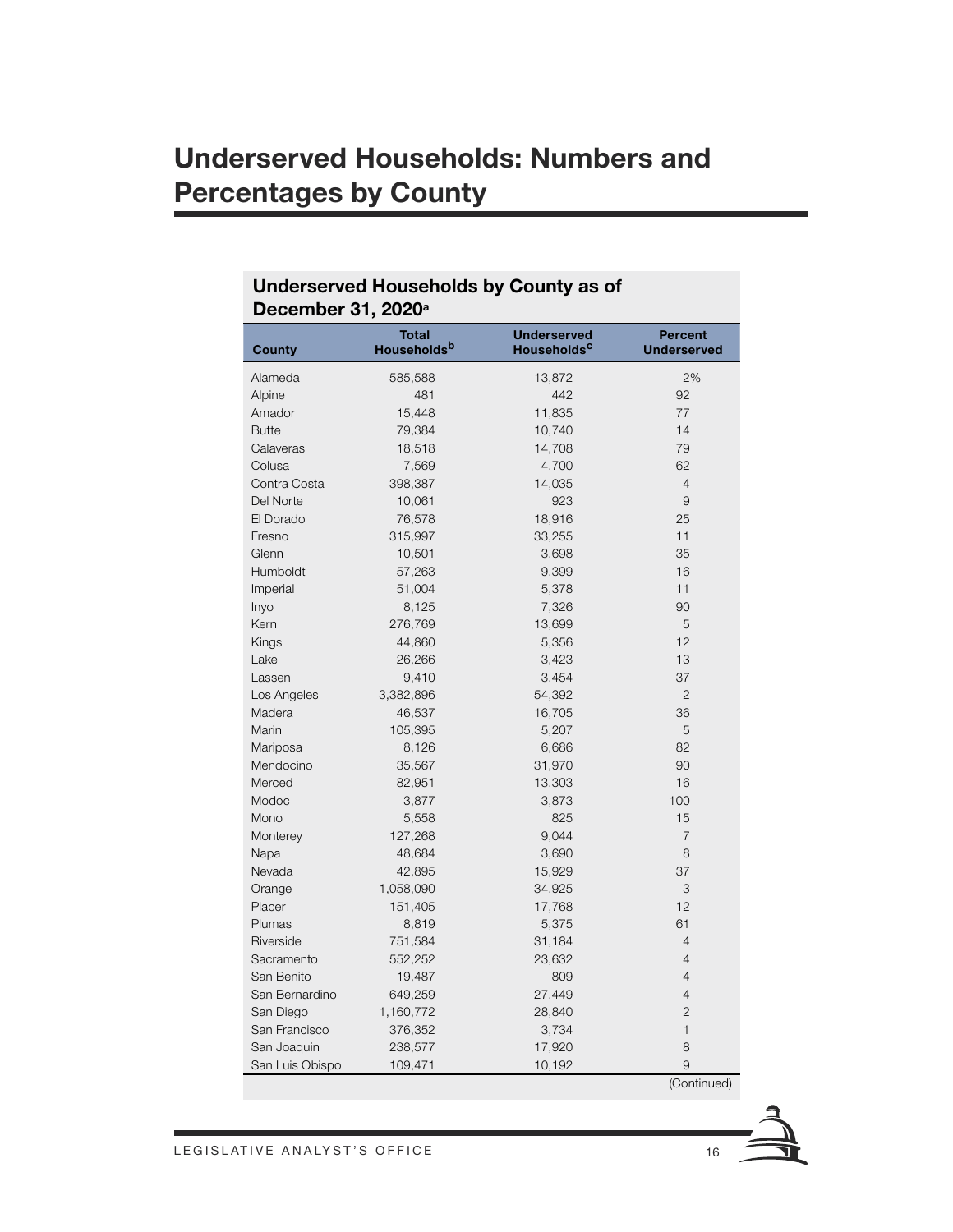### **Underserved Households: Numbers and Percentages by County**

#### *(Continued)*

| <b>County</b>    | <b>Total</b><br>Households <sup>b</sup> | <b>Underserved</b><br><b>Households<sup>C</sup></b> | <b>Percent</b><br><b>Underserved</b> |
|------------------|-----------------------------------------|-----------------------------------------------------|--------------------------------------|
| San Mateo        | 266,650                                 | 6,284                                               | $\overline{2}$                       |
| Santa Barbara    | 152,067                                 | 10,715                                              | $\overline{7}$                       |
| Santa Clara      | 648,665                                 | 25,805                                              | $\overline{4}$                       |
| Santa Cruz       | 97,667                                  | 31,277                                              | 32                                   |
| Shasta           | 71,219                                  | 17,336                                              | 24                                   |
| Sierra           | 1,479                                   | 1,187                                               | 80                                   |
| Siskiyou         | 19,738                                  | 16,836                                              | 85                                   |
| Solano           | 152,877                                 | 6,617                                               | $\overline{4}$                       |
| Sonoma           | 189,316                                 | 10,874                                              | 6                                    |
| Stanislaus       | 173,311                                 | 12,848                                              | $\overline{7}$                       |
| Sutter           | 32,303                                  | 3,408                                               | 11                                   |
| Tehama           | 24,904                                  | 12,536                                              | 50                                   |
| Trinity          | 6,174                                   | 6,132                                               | 99                                   |
| Tulare           | 142,580                                 | 22,306                                              | 16                                   |
| Tuolumne         | 22,458                                  | 1,715                                               | 8                                    |
| Ventura          | 276,493                                 | 6,719                                               | $\overline{2}$                       |
| Yolo             | 76,555                                  | 5,742                                               | 8                                    |
| Yuba             | 27,185                                  | 6,439                                               | 24                                   |
| <b>Statewide</b> | 13,339,672                              | 743,387                                             | 6%                                   |

<sup>a</sup> Underserved households is defined as households without access to broadband Internet service at the target benchmark speed of 100 Mbps downstream and at least 20 Mbps upstream.

b Number of households based on Department of Finance data from January 1, 2021.

<sup>c</sup> Number of underserved households based on ISP data validated by CPUC.

Mbps = Megabits per second; ISP = Internet service provider; and CPUC = California Public Utilities Commission.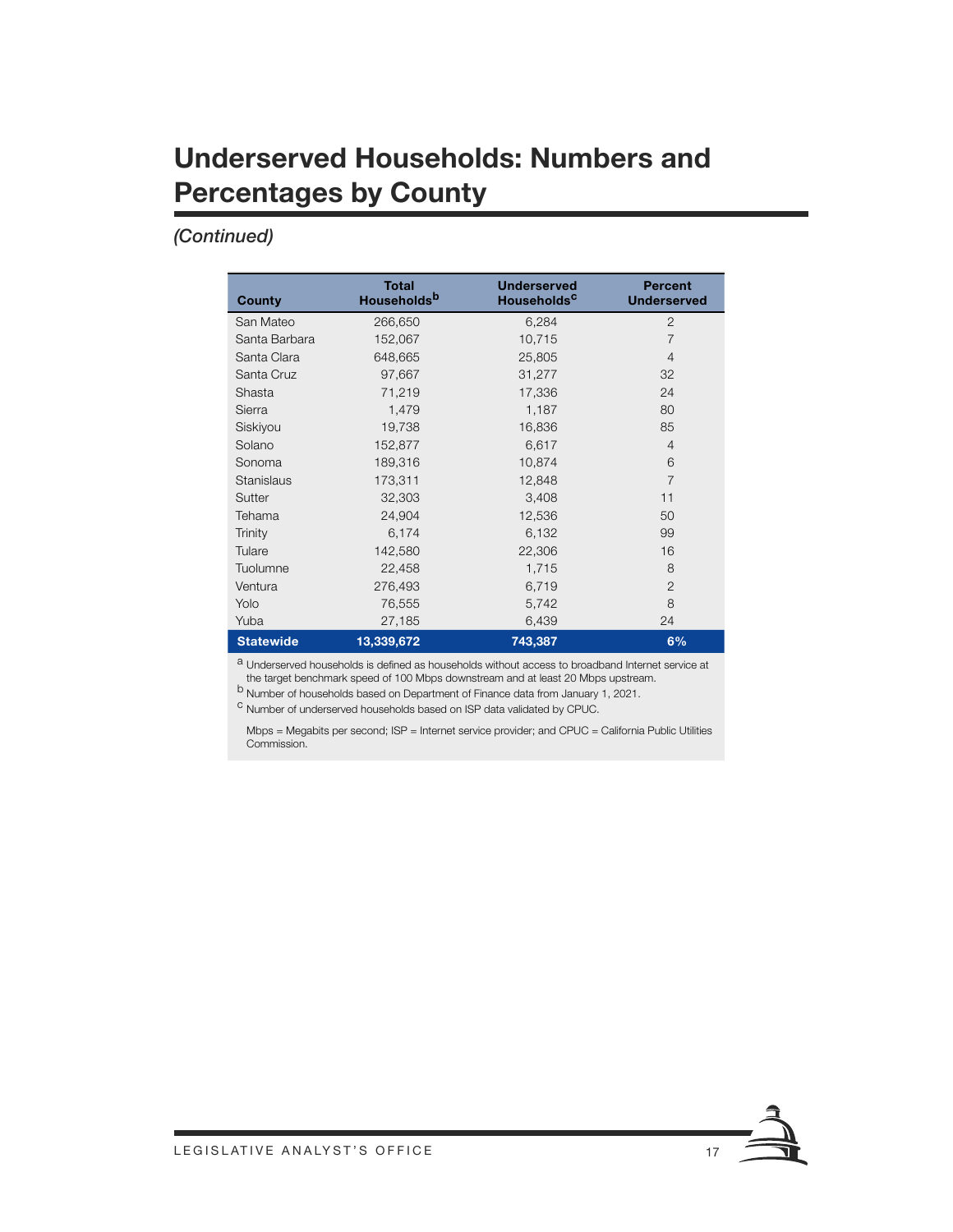### **Issues for Legislative Consideration**

Based on the data and information in this handout, we provide some issues for legislative consideration on last-mile broadband infrastructure project administration and funding.

- Use of Additional Funding From the Federal Infrastructure *Investment and Jobs Act.* The recent federal Infrastructure Investment and Jobs Act includes \$65 billion for broadband infrastructure programs and projects. Nearly two-thirds of the funding (\$42.45 billion) is for grants to fund broadband infrastructure projects in states and territories. Each state and territory will receive a minimum allocation of \$100 million. The remaining funding will be allocated to states and territories based on a formula under development that considers, at a minimum, the number of unserved locations (as identified by the FCC) and "high-cost" locations in the state. How the Legislature appropriates and directs the use of this additional federal funding, together with its current investments in broadband infrastructure, will be important over the next several months.
- *Evaluation of Federal Funding Account Grants to Ensure Households Connect to New Infrastructure.* Some grants made through existing CASF program accounts are evaluated to determine whether the estimated number of households served included in the grant application tracks the actual number of households that subscribed. Due to the large number of last-mile project grants likely to be made through the CASF Federal Funding Account, the Legislature might want to consider how to evaluate these grants to monitor whether unserved and underserved households subscribe to broadband Internet service once new broadband infrastructure is available.
- *Equitable Distribution of Grant Funding.* Some research suggests communities of color, low-income households and individuals, and rural areas were less able than others to access Internet service before and during the COVID-19 public health emergency than others. Since the current distribution of grant funding focuses on rural and urban counties, the Legislature might consider whether other criteria should be considered to achieve more equitable distribution of funding in these communities and households.